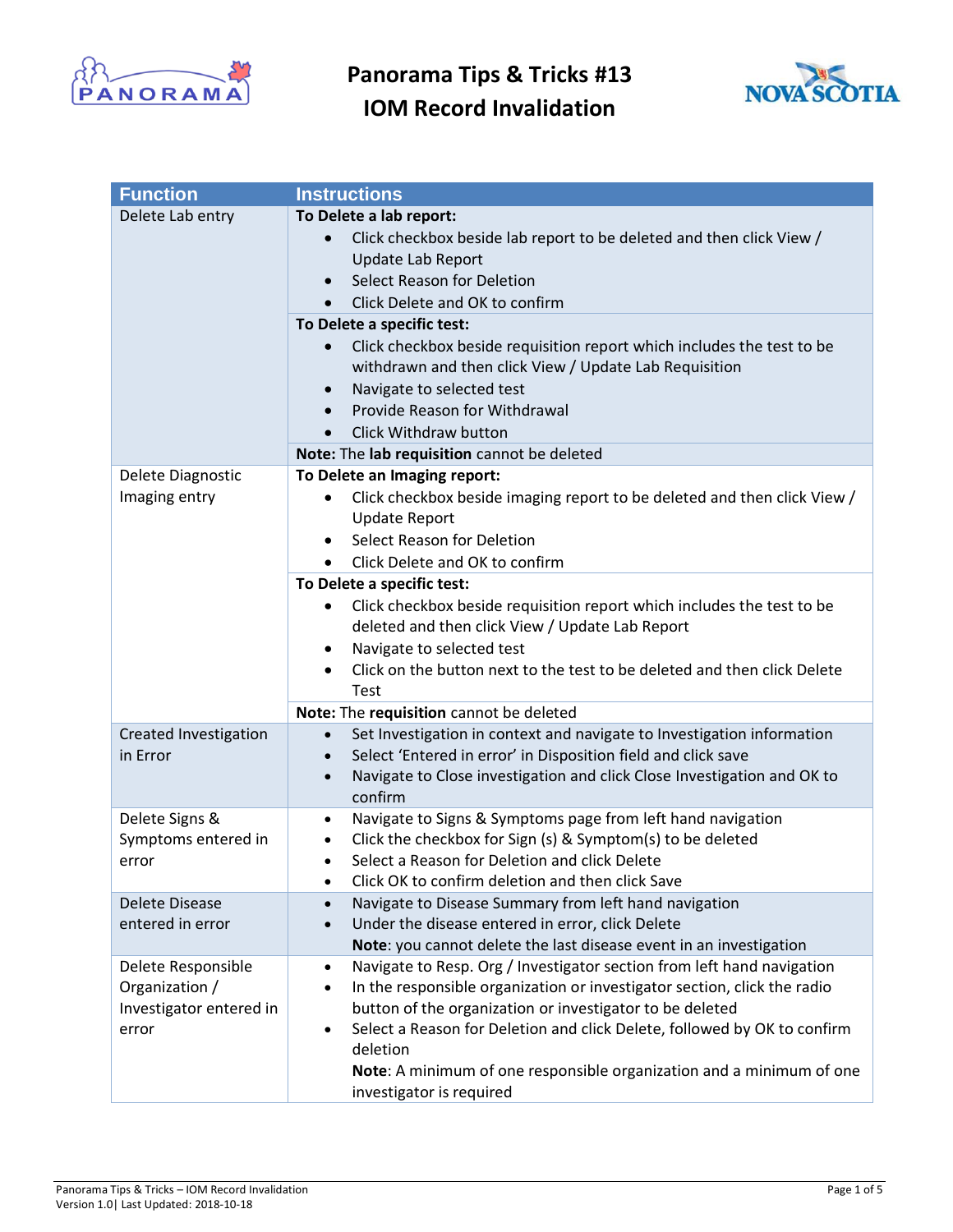



| <b>Delete Reporting</b><br>Notification entered in<br>error | Navigate to Reporting Notification screen from left hand navigation<br>$\bullet$<br>Select the radio button of the Reporting Notification to be deleted and<br>$\bullet$<br>then click the Delete button<br>Note: At least one Reporting Notification is required                                                                                                                                                                                                         |
|-------------------------------------------------------------|---------------------------------------------------------------------------------------------------------------------------------------------------------------------------------------------------------------------------------------------------------------------------------------------------------------------------------------------------------------------------------------------------------------------------------------------------------------------------|
| Delete External<br>Sources added in error                   | Navigate to External Sources screen from left hand navigation<br>$\bullet$<br>Select the radio button of the external source to be deleted and then<br>$\bullet$<br>click the Delete button                                                                                                                                                                                                                                                                               |
| Links & Attachments-<br>UDF documented in<br>error          | Navigate to the Links & Attachments screen from the left hand<br>$\bullet$<br>navigation<br>In the Filled Out Forms section, select the radio button next to the form<br>$\bullet$<br>entered in error and click Update<br>Click Disable Form at the bottom of the page<br>$\bullet$<br>Status of UDF will show as "Disabled"<br>$\bullet$                                                                                                                                |
| Links & Attachments-<br>Documents Attached<br>in Error      | Navigate to the Links & Attachments screen from the left hand<br>$\bullet$<br>navigation<br>Under the Attached Documents section, click Manage Documents<br>$\bullet$<br>Select the checkbox next to the document in error and click Delete,<br>$\bullet$<br>followed by OK                                                                                                                                                                                               |
| <b>Delete Outcomes</b><br>error                             | Navigate to the Outcomes screen from the left hand navigation<br>$\bullet$<br>Under Outcome History, select the radio button next to the outcome in<br>$\bullet$<br>error<br>Select a Reason for Deletion and then click Delete, followed by OK to<br>$\bullet$<br>confirm deletion, and Save<br>If an outcome of Deceased was deleted, navigate to the Client<br>$\bullet$<br>Demographics screen and uncheck the Inactivated checkbox to reactivate<br>client, and Save |
| Reopen Investigation<br>closed in error                     | Navigate to the Investigation Information screen from the left hand<br>$\bullet$<br>navigation<br>Click Re-Open Investigation, followed by OK to confirm<br>$\bullet$                                                                                                                                                                                                                                                                                                     |
| Delete Cohort created<br>in error                           | Navigate to the Search Cohort screen from the left hand navigation and<br>$\bullet$<br>search for the cohort in error<br>Select the radio button of the cohort in error and click Delete, followed<br>$\bullet$<br>by Confirm                                                                                                                                                                                                                                             |
| <b>Delete Medication</b><br>entered in error(Other<br>Meds) | Navigate to Medication Summary on left hand navigation<br>$\bullet$<br>Select the checkbox of the medication entered in error<br>$\bullet$<br>Select 'Entered in Error' from the Course Completed dropdown and then<br>$\bullet$<br>click Update Course Completed, followed by Save                                                                                                                                                                                       |
| Delete Intervention<br>entered in error                     | Navigate to the Intervention Summary screen from the left hand<br>$\bullet$<br>navigation<br>Select the hyperlink of the intervention entered in error<br>$\bullet$<br>Select a Reason for Deletion and then click Delete and OK<br>$\bullet$                                                                                                                                                                                                                             |
| Delete Intervention<br>Follow Up entered in<br>error        | Navigate to the Intervention Summary screen from the left hand<br>$\bullet$<br>navigation<br>Select the hyperlink of the intervention Follow Up Type entered in error<br>$\bullet$<br>Click Delete and then confirm deletion<br>$\bullet$                                                                                                                                                                                                                                 |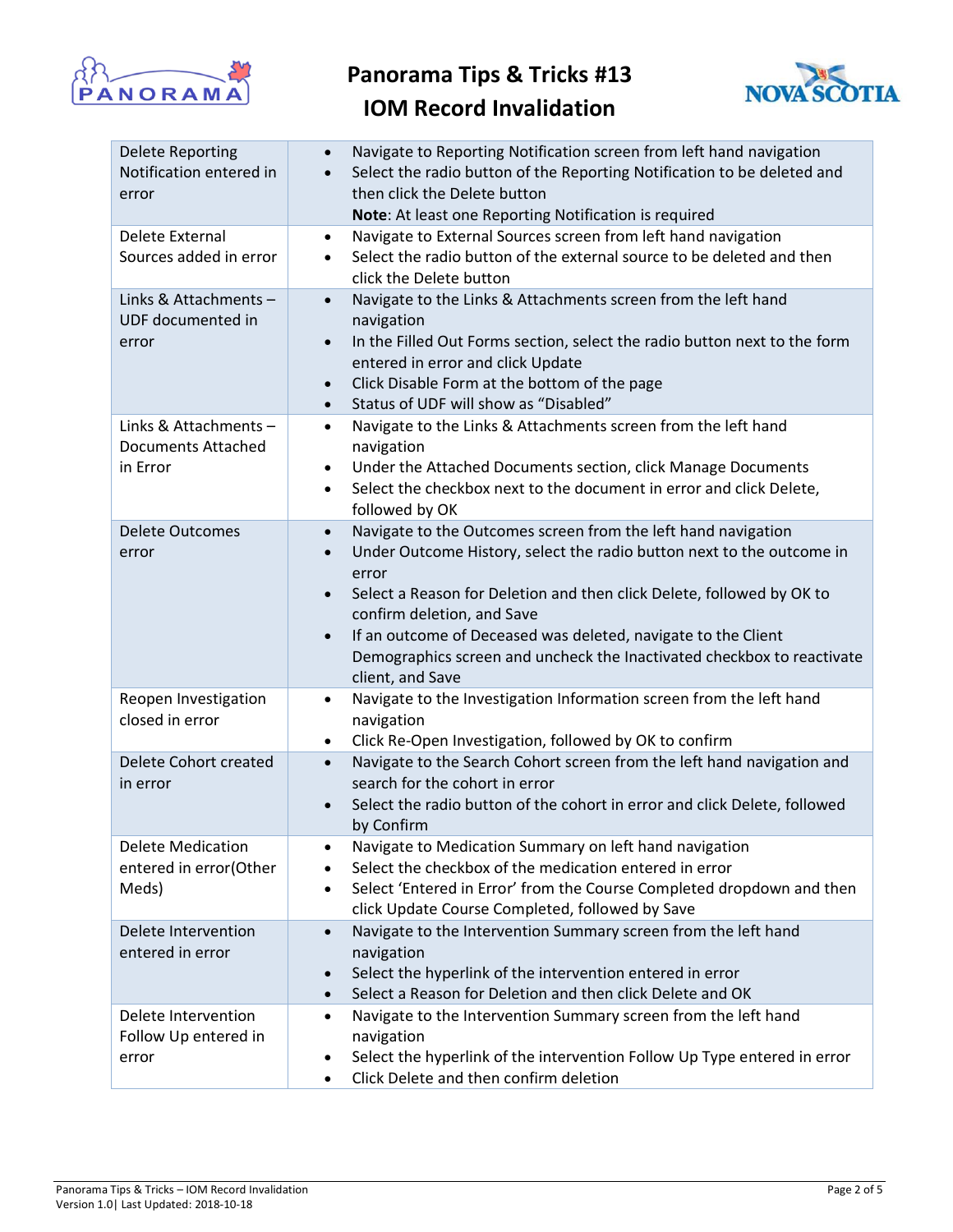



| Delete a TB Skin Test<br>or Follow UP entered<br>in error        | Navigate to the TB Skin Test Summary screen from the left hand<br>$\bullet$<br>navigation<br>Select the TB test or follow up from the TB Skin Test and Follow Up<br>$\bullet$<br>Summary section<br>Select a Reason for Deletion and then click Delete followed by OK<br>$\bullet$                                                                                                                                                                                                                                                                                              |
|------------------------------------------------------------------|---------------------------------------------------------------------------------------------------------------------------------------------------------------------------------------------------------------------------------------------------------------------------------------------------------------------------------------------------------------------------------------------------------------------------------------------------------------------------------------------------------------------------------------------------------------------------------|
| TB History Summary<br>entered in error                           | Navigate to the TB Skin Test Summary screen from the left hand<br>$\bullet$<br>navigation<br>Under the TB History Summary section, click Update<br>$\bullet$<br>Update the TB History Summary with the correct information and click<br>$\bullet$<br>Save                                                                                                                                                                                                                                                                                                                       |
| Cancel a Mass TB<br>Event                                        | Navigate to the Mass TB Event Details screen from the left hand<br>$\bullet$<br>navigation and search for the applicable Mass TB Event<br>Click the radio button next to the applicable Event and click Update Event<br>$\bullet$<br>Change Event Status to Cancelled and click Save<br>$\bullet$                                                                                                                                                                                                                                                                               |
| Delete a Medication<br>Interruption                              | Navigate to the Medication Summary screen from the left hand<br>$\bullet$<br>navigation<br>Click Interruptions<br>$\bullet$<br>Select the radio button of the medication interruption to be deleted and<br>$\bullet$<br>then click Delete, followed by Save                                                                                                                                                                                                                                                                                                                     |
| Delete an Adherence<br>Period entered in<br>error                | Navigate to the Adherence Summary screen from the left hand<br>$\bullet$<br>navigation<br>Click the radio button of the adherence period to be deleted and then<br>$\bullet$<br>click View/Update<br>Select a Reason for Deletion and then click Delete<br>$\bullet$                                                                                                                                                                                                                                                                                                            |
| Delete DOT Period<br>entered in error                            | Navigate to the DOT Summary screen from the left hand navigation<br>$\bullet$<br>Select the DOT period to delete and click View/Update<br>$\bullet$<br><b>Click Delete</b><br>$\bullet$                                                                                                                                                                                                                                                                                                                                                                                         |
| Invalidate<br><b>Transmission Event</b><br>(TE) entered in error | Note: A TE cannot be deleted but can be invalidated<br>Navigate to the Exposure Summary screen from the left hand navigation<br>$\bullet$<br>Click on the TE ID of the TE in error<br>$\bullet$<br>Unlink all existing acquisition events (AE) by clicking on the radio button<br>$\bullet$<br>next to each AE and clicking Unlink<br>After unlinking all AEs, check off the 'Invalid' check box under<br>$\bullet$<br>Transmission Event Details, enter Invalid reason, and then click Save<br>Invalidate any incorrect AE and close any incorrect investigations<br>$\bullet$ |
| <b>Invalidate Acquisition</b><br>Event (AE) entered in<br>error  | Note: An AE cannot be deleted but can be invalidated<br>Navigate to the Exposure Summary screen from the left hand navigation<br>$\bullet$<br>Click on the AE ID of the AE in error<br>$\bullet$<br>Check off the 'Invalid' check box under the Acquisition Event section,<br>$\bullet$<br>enter Invalid reason, and then click Save<br>If the AE was linked to a TE, set the TE of the invalidated AE in context<br>$\bullet$<br>and unlink the AE, or invalidate the TE if the TE is also in error                                                                            |
| Delete a<br><b>Communication Event</b>                           | Navigate to the Notes screen from the left hand navigation<br>$\bullet$<br>Under the Communication Event Log section, search for the<br>$\bullet$<br>communication entered in error<br>Select the communication Event Date/Time hyperlink<br>$\bullet$<br>Select a reason for deletion and click Delete, followed by OK<br>$\bullet$                                                                                                                                                                                                                                            |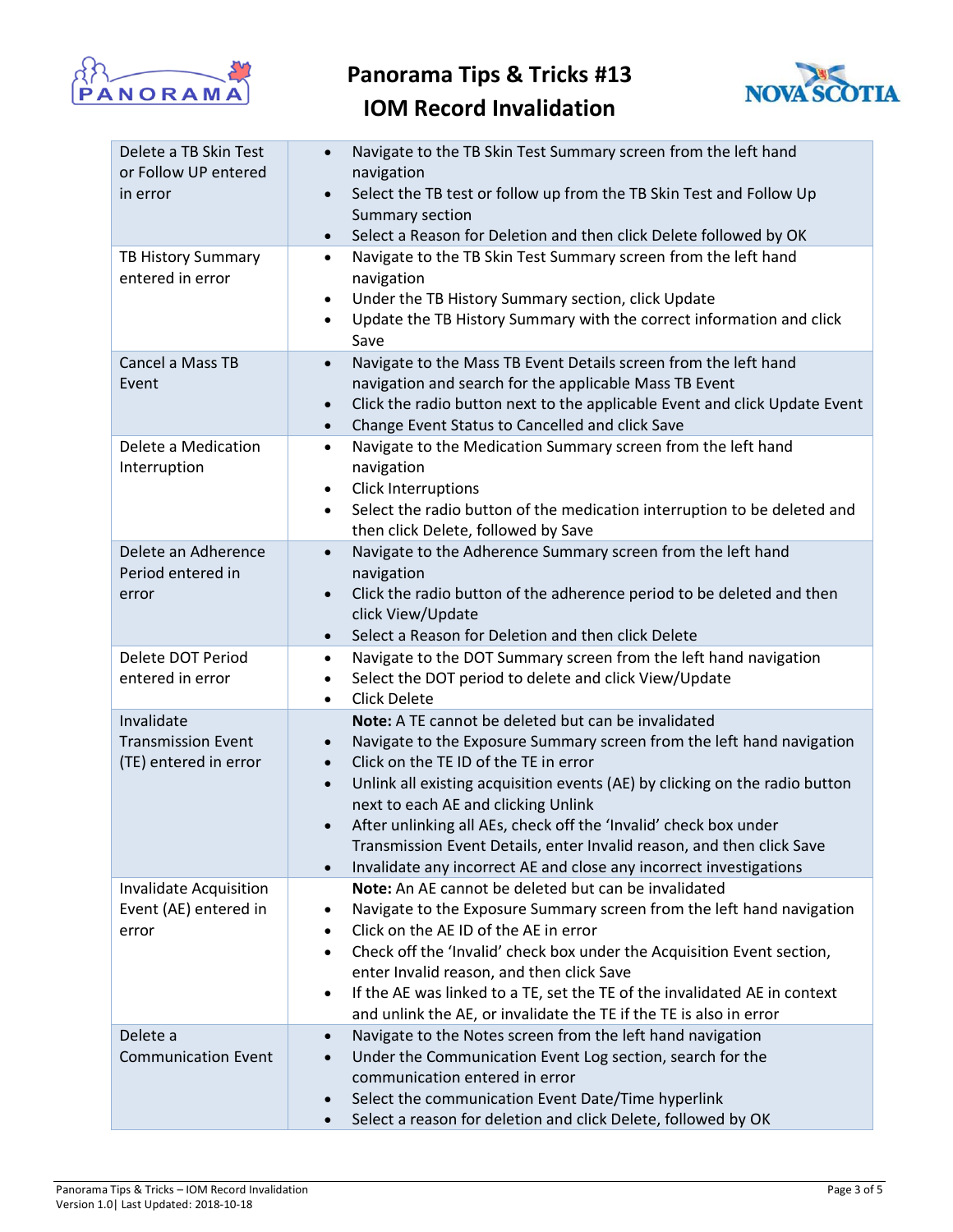



| <b>Update Note entered</b><br>in error                                         | Navigate to the Notes screen from the left hand navigation<br>$\bullet$<br>Under the Notes section, select the radio button next to the note in error<br>$\bullet$<br>and click Update note<br>Update note to document the error and click Save<br>$\bullet$                                                                                                                                                                      |
|--------------------------------------------------------------------------------|-----------------------------------------------------------------------------------------------------------------------------------------------------------------------------------------------------------------------------------------------------------------------------------------------------------------------------------------------------------------------------------------------------------------------------------|
| Delete User Document<br>uploaded in error                                      | Navigate to the User Documents screen from the left hand navigation<br>$\bullet$<br>Search and find the document uploaded in error<br>$\bullet$<br>Select the checkbox next to the document and click the activated Delete<br>$\bullet$<br>button, followed by OK to confirm                                                                                                                                                      |
| <b>Delete Context</b><br>Document uploaded in<br>error                         | Navigate to the Context Documents screen from the left hand navigation<br>$\bullet$<br>Search and find the document uploaded in error<br>$\bullet$<br>Select the checkbox next to the document and click the activated Delete<br>$\bullet$<br>button, followed by OK to confirm                                                                                                                                                   |
| Outbreak created in<br>error                                                   | In the Outbreak module, select Outbreak Description from the left hand<br>$\bullet$<br>navigation<br>In the Outbreak Description section, select Closed in the Outbreak Status<br>$\bullet$<br>field<br>Update the Status Date field and click Save<br>$\bullet$<br>Note: An outbreak can only be deleted if:<br>There are no investigations associated to it;<br>$\bullet$<br>It is not linked to another outbreak;<br>$\bullet$ |
|                                                                                | It has no exposures associated to it; and<br>$\bullet$<br>It has no lab information associated to it.<br>$\bullet$                                                                                                                                                                                                                                                                                                                |
| Delete Disease<br>entered in error<br>(Outbreak)                               | Navigate to Disease Summary from left hand navigation<br>$\bullet$<br>Under the disease entered in error, click Delete<br>$\bullet$<br><b>Note:</b> you cannot delete the last disease event $-$ at least one disease<br>must be documented                                                                                                                                                                                       |
| <b>Delete Reporting</b><br>Notification entered in<br>error (Outbreak)         | Navigate to Reporting Source screen from left hand navigation<br>$\bullet$<br>Select the radio button of the Reporting Notification to be deleted and<br>$\bullet$<br>then click the activated Delete button<br>Note: At least one Reporting Source is required                                                                                                                                                                   |
| Delete an Outbreak<br>Group created in error                                   | Navigate to the Outbreak Groups screen from left hand navigation<br>$\bullet$<br>Select the Outbreak Group to be deleted and then click Delete, followed<br>$\bullet$<br>by Save<br>Note: you cannot delete the last Outbreak Group<br>$\bullet$                                                                                                                                                                                  |
| Remove Investigation<br>from Outbreak                                          | Navigate to the Maintain Outbreak Investigations screen from left hand<br>$\bullet$<br>navigation by selecting Investigations<br>Enter Investigation details and click Display to search for Investigation<br>$\bullet$<br>Click the check box next to the investigation to be removed and click<br>$\bullet$<br>Remove                                                                                                           |
| Remove a Preset<br>component<br>(Outbreak)                                     | Navigate to the Signs & Symptoms preset or Interventions preset screen<br>$\bullet$<br>from the left hand navigation<br>Select the radio button next to the intervention type to remove and click<br>$\bullet$<br>Inactivate, followed by OK and Save                                                                                                                                                                             |
| Invalidate<br><b>Transmission Event</b><br>(TE) entered in error<br>(Outbreak) | Note: A TE cannot be deleted but can be invalidated<br>Navigate to the Exposure Summary screen from the left hand navigation<br>$\bullet$<br>Click on the TE ID of the TE in error                                                                                                                                                                                                                                                |